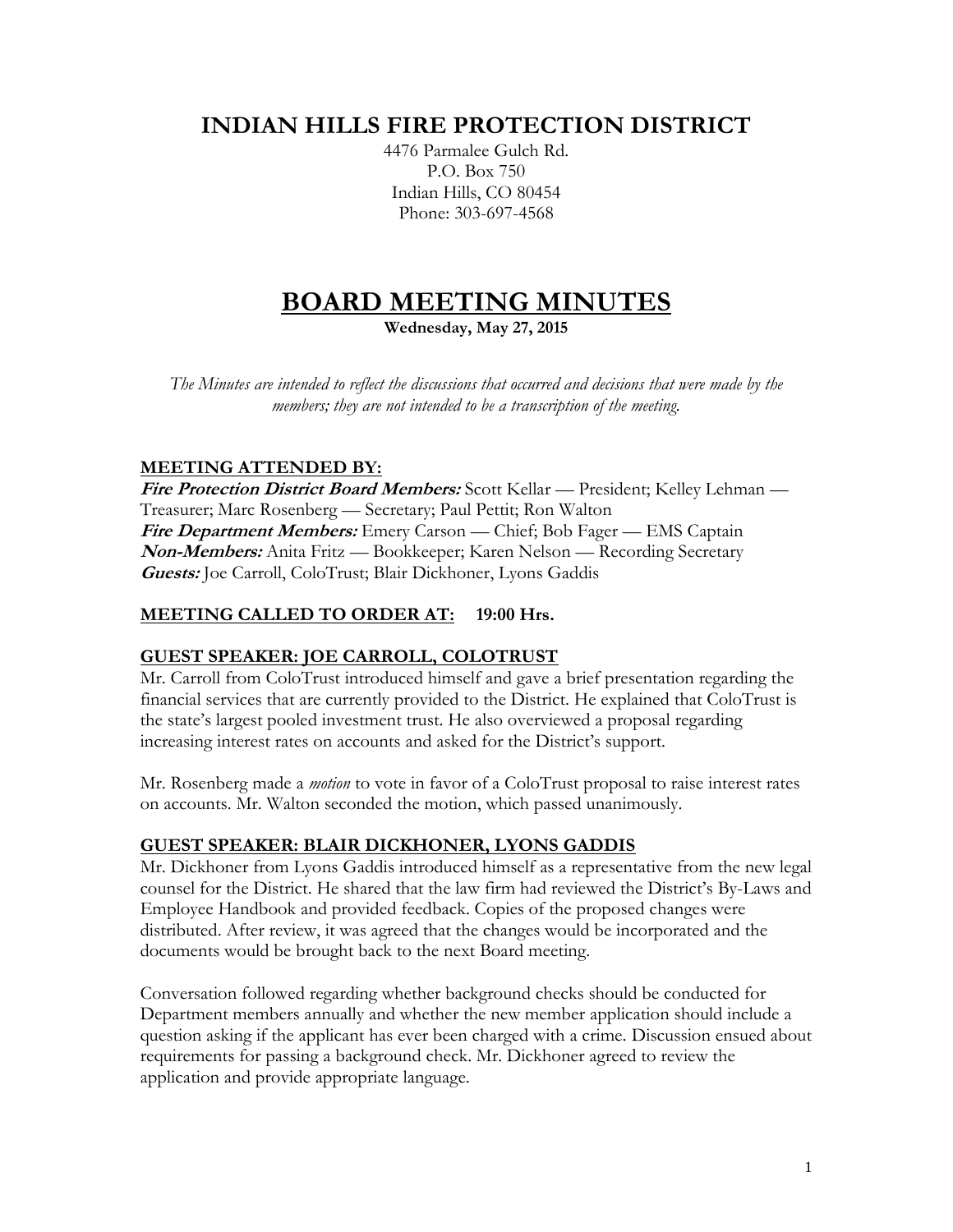#### **APRIL MINUTES:**

Mr. Rosenberg made a *motion* to waive the reading of the April Minutes, which was seconded by Mr. Pettit and passed unanimously.

Discussion followed and one change was made: Page 2, first paragraph, second sentence to read: "Mr. Rosenberg began by stating that the *2012 Fire Code and 2012 Wildland/Urban Interface Code* have finally been approved by the county commissioners."

Mr. Pettit made a *motion* to accept the April Minutes as amended. Mr. Walton seconded the motion, which passed unanimously.

#### **TREASURER'S REPORT:**

#### **Monthly Financial Reports**

Ms. Fritz distributed the financial reports for the period ending April 30, 2015. Year-to-date, District expenses are at 35% of budget.

Minimal discussion occurred regarding the financial reports with the exception of clarifying that check #12596 to Conifer Medical for \$180.00 is for a physical for new member Jay Rosenfield and to void check #12600 to Full Source since the bill was already paid by credit card. In addition, minor clarifications were made to descriptions regarding credit card expenses.

Mr. Rosenberg made a *motion* to approve checks #12591-12613, excepting check #12600, plus automated payments, credit card expenses, and bank fees. Mr. Walton seconded the motion, which passed unanimously.

#### **Audit Update**

Ms. Fritz stated that the District would file for an audit extension.

# **DEPARTMENT/OFFICERS' REPORTS:**

**Fire Marshal — Randy Rudloff**

Not present; no report submitted.

# **Chief — Emery Carson**

Mr. Carson distributed a report and began by stating that the District has made it through the second round of the EMTS Consolidated Grant, which means the project will either be partially or fully funded. In further grant news, Mr. Carson stated that \$550,000 has been received for a microwave and tower upgrade for the simulcast radio system. Work will hopefully begin next spring, he added.

Regarding the station roof leak, Mr. Carson said he has been in touch with the insurance company and may be able to get repairs covered by insurance. Mr. Carson concluded his report by summarizing the calls for the month, which total 13 to date.

Next, conversation turned to the subject of fireworks on the 4<sup>th</sup> of July. Although the Department had already decided to not offer fireworks this year because no licensed blaster is willing and available, community members have expressed their disappointment and desire to try to make the show go on. Discussion followed regarding the logistics and liability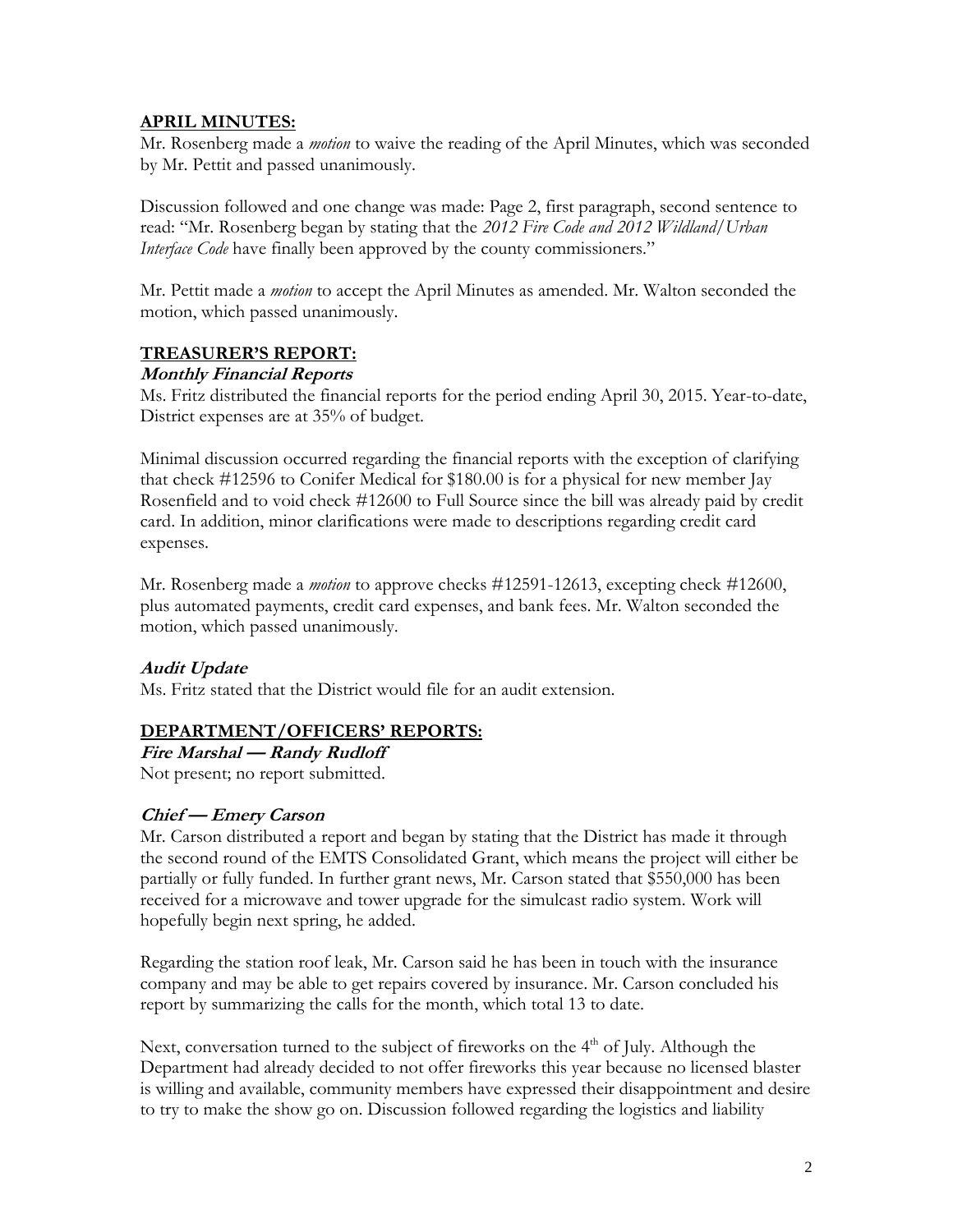surrounding the event. Mr. Carson agreed to further investigate option with the District's insurance company. A final decision will be made the following week at the Department's business meeting, he said.

#### **Assistant Chief — Marc Rosenberg**

Mr. Rosenberg shared that the apparatus is undergoing annual checkups. In addition, he stated that all fire extinguishers have been inspected and certified, with three needing to be replaced this year.

# **Fire Captain — Scott Case**

Not present; no report submitted.

#### **EMS Captain — Bob Fager**

Mr. Fager shared that there is one new full member and several new EMTs on the Department.

#### **OLD BUSINESS:**

#### **Update on Fire Trucks Plus**

Mr. Kellar shared an email stating that the summons and complaint have been served to the debtor, who now has 30 days from the date of service to respond.

#### **Station Signboard**

It was announced that a community member has volunteered to construct a signboard, which will be positioned street-side in front of the station. The District will buy letters online.

#### **NEW BUSINESS:**

#### **Medicaid Revalidation**

Ms. Nelson announced that Medicaid provider revalidation will be required as early as this fall at a fee of \$550. Ms. Nelson said she will apply for a hardship waiver based on low transport volume.

#### **District Insurance Policy Review**

Mr. Kellar stated that the topic would be discussed at the next month's Board meeting.

# **Pension Qualification Report**

Mr. Carson announced that statistics for full members have been reviewed. Final paperwork will be presented at the next month's Board meeting.

# **Station Structural Issues**

Brief discussion occurred regarding leaking problems with the roof and walls of the station. It was agreed that decision need to be made regarding repair/renovation issues.

# **Chief's Condition**

It was announced that Mr. Carson has transitioned to a 32-hour work week.

# **ADJOURNED AT: 20:57**